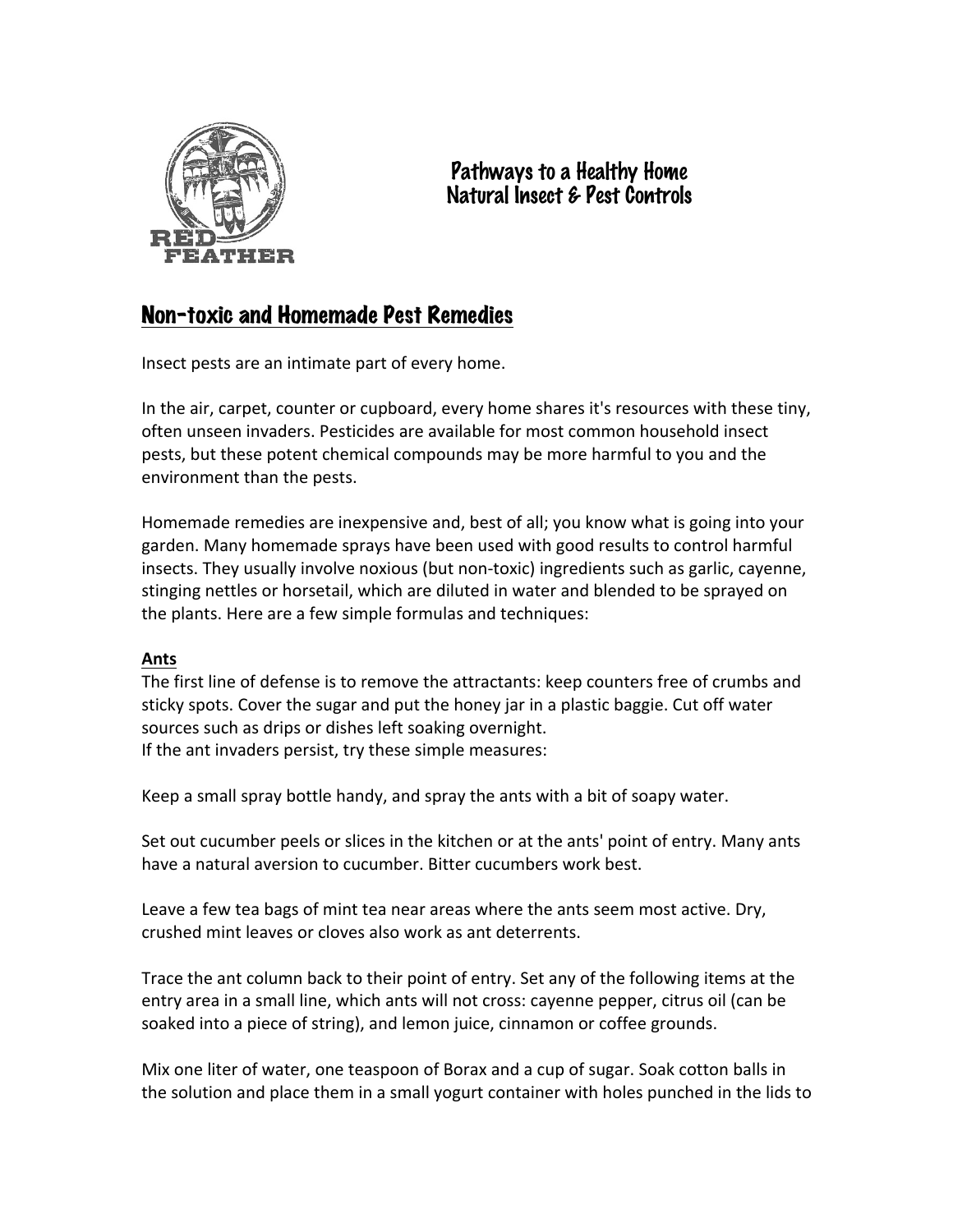allow ants access. Place container in a location where ants are present. Ants will carry the bait back to their colonies where it will eventually kill the colony. Important: use indoors only, must be kept away from pets and children.

Leave a small, low wattage night light on for a few nights in the area of most ant activity. The change in light can disrupt and discourage their foraging patterns.

Ants on the deck? Slip a few cut up cloves of garlic between the cracks.

For long-term nontoxic control of ants, sprinkle "food grade" diatomaceous earth (DE) where ants congregate.

### **Dust Mites**

Microscopic dust mites are everywhere in the home - in our beds, clothing, furniture, bookshelves and stuffed animals. For people with allergies or asthma, dust mites are a problem.

Here's how to reduce the dust mite population in your home:

Vacuum mattresses and pillows. For people with sensitivities to dust mite allergens, dust mite bedding is available with zippered, allergen-impermeable encasings designed to block dust mites.

Wash bedding at 55 degrees Celsius (130F) or higher. Detergents and commercial laundry products have no effect on mites unless the water temperature is high.

Keep books, stuffed animals, throw rugs and laundry hampers out of the bedroom of allergy sufferers. Wash stuffed animals occasionally in hot water.

Tannic acid neutralizes the allergens in dust mite and animal dander. Dust problem areas with tannic acid powder, available at health food stores and pet centers.

Cover mattress and pillows with laminated covers that prevent penetration by dust mites. Avoid fabric-covered headboards.

Cover heating ducts with a filter that can trap tiny dust particles smaller than 10 microns.

Avoid using humidifiers. Dust mites thrive on warmth and humidity.

## **Cockroaches**

The best defense against cockroaches is a clean kitchen and bathroom. If roaches are a problem in your home or apartment, vacuum well and wash the area with a strong soap. Dispose of the vacuum cleaner bag in a sealed container.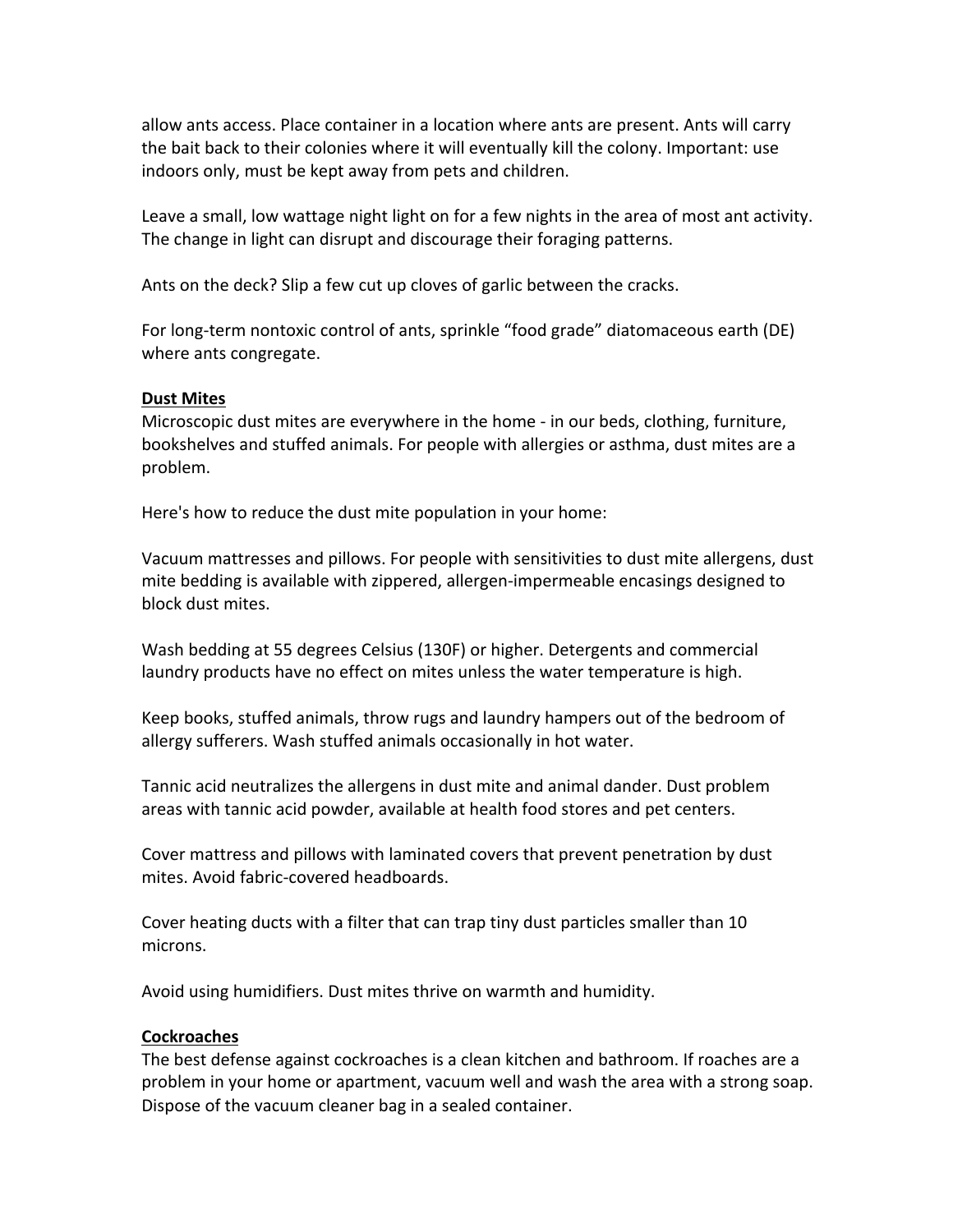Diatomaceous earth is a safe alternative, which can be sprinkled in areas where roaches congregate, especially hidden areas such a cabinet tops and behind appliances. Harmless to people, the tiny particles cut the waxy exoskeleton and kills the insect within 48 hours. For a week or so after the treatment, the dehydrating insects will search more actively for water. Therefore, do not be surprised if you see roaches more often after the treatment. Most roaches should be killed within two weeks of application. Click for more info or to purchase diatomaceous earth

Catnip is a natural repellent to cockroaches. The active ingredient is nepetalactone, which is non-toxic to humans and pets. Small sachets of catnip can be left in areas of cockroach activity. Catnip can also be simmered in a small amount of water to make a "catnip tea" which can be used as a spray to apply around baseboards and behind counters. This natural repellent should only be used in homes without cats!

Keep a spray bottle of soapy water on hand. Spraying roaches directly with soapy water will kill them.

In an empty one pound coffee can, place 1 or 2 pieces of bread which have been soaked thoroughly with beer. Place in areas known to have roach infestations.

It is a little known fact that roaches like high places. If you put boric acid on TOP of your kitchen cabinets (not inside), if space allows between ceiling and cabinets, the roaches will take the boric acid to their nests, killing all of them. Boric acid is toxic by mouth keep away from children and pets.

Leave bay leaves, cucumber slices or garlic in the affected area as deterrents.

#### **Fleas**

Fleas usually gain entry to your home through your pet or visitors' pets. For every flea on your pet, there may be as many as 30 more in the pet's environment. Before reaching for pesticides, try these safer choices:

Bathe and comb your pet regularly. Use mild soap, not insecticides. If fleas are found on the comb, dip the comb in a glass of soapy water.

Citrus is a natural flea deterrent. Pour a cup of boiling water over a sliced lemon. Include the lemon skin, scored to release more citrus oil. Let this mixture soak overnight, and sponge on your dog to kill fleas instantly. Do not use citrus oil on cats.

Add brewer's yeast and garlic, or apple cider vinegar, to your pets' food. However, it is not advisable to use raw garlic as a food supplement for cats.

Cedar shampoo, cedar oil and cedar-filled sleeping mats are commercially available. Cedar repels many insects including fleas.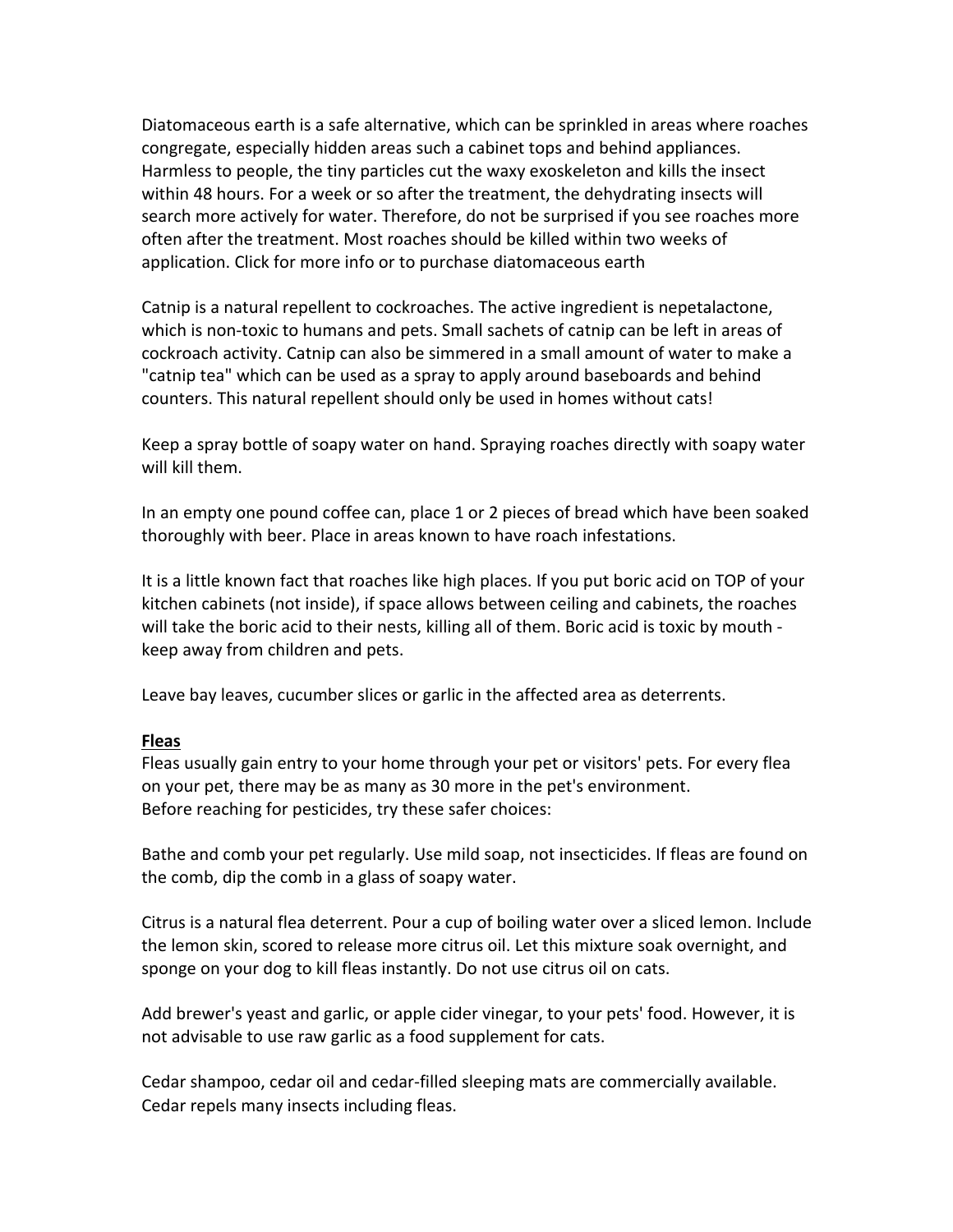Fleas in the carpet? The carpet should be thoroughly vacuumed especially in low traffic areas, under furniture, etc. Put flea powder in the vacuum cleaner bag to kill any fleas that you vacuum up, and put the bag in an outdoor garbage bin.

Trap fleas in your home using a wide, shallow pan half-filled with soapy water. Place it on the floor and shine a lamp over the water. Fleas will jump to the heat of the lamp and land in the water. The detergent breaks the surface tension, preventing the flea from bouncing out.

In the yard or garden, plant fleabane (Fleabane Daisy Erigeron specious) to repel fleas. This is an annual growing 16-24" tall with violet, daisy like flowers.

Nontoxic flea traps are available commercially. These traps are inexpensive and very effective.

For long-term nontoxic control of fleas, sprinkle diatomaceous earth where fleas may occur. You can also rub diatomaceous earth into the fur of your cat or dog.

### **Mosquitos**

The first line of defense against mosquitos is to seal their point of entry. Mosquitos are most active in the early morning and early evening. They seek areas of still air because breezes hamper them. Close windows and doors on the side of your house that are opposite the breeze. Then try: Natural Mosquito Control

The most important measure you can take is to remove standing water sources. Change birdbaths, wading pools and pet's water bowl twice a week. Keep your eaves-troughs clean and well-draining. Remove yard items that collect water.

Campers often report that the very best mosquito repellent is Herbal Armor, a nontoxic DEET-free repellent that is also recommended by National Geographic. For small areas such as decks or patios, citronella beeswax and soy candles can be effective. These candles are most effective when placed low to the floor of the deck and in areas where there is little breeze.

If you're using the barbeque, throw a bit of sage or rosemary on the coals to repel mosquitos.

An effective natural bug repellent, mix one part garlic juice with 5 parts water in a small spray bottle. Shake well before using. Spray lightly on exposed body parts for an effective repellent lasting up to  $5 - 6$  hours. Strips of cotton cloth can also be dipped in this mixture and hung in areas, such as patios, as a localized deterrent. Commercially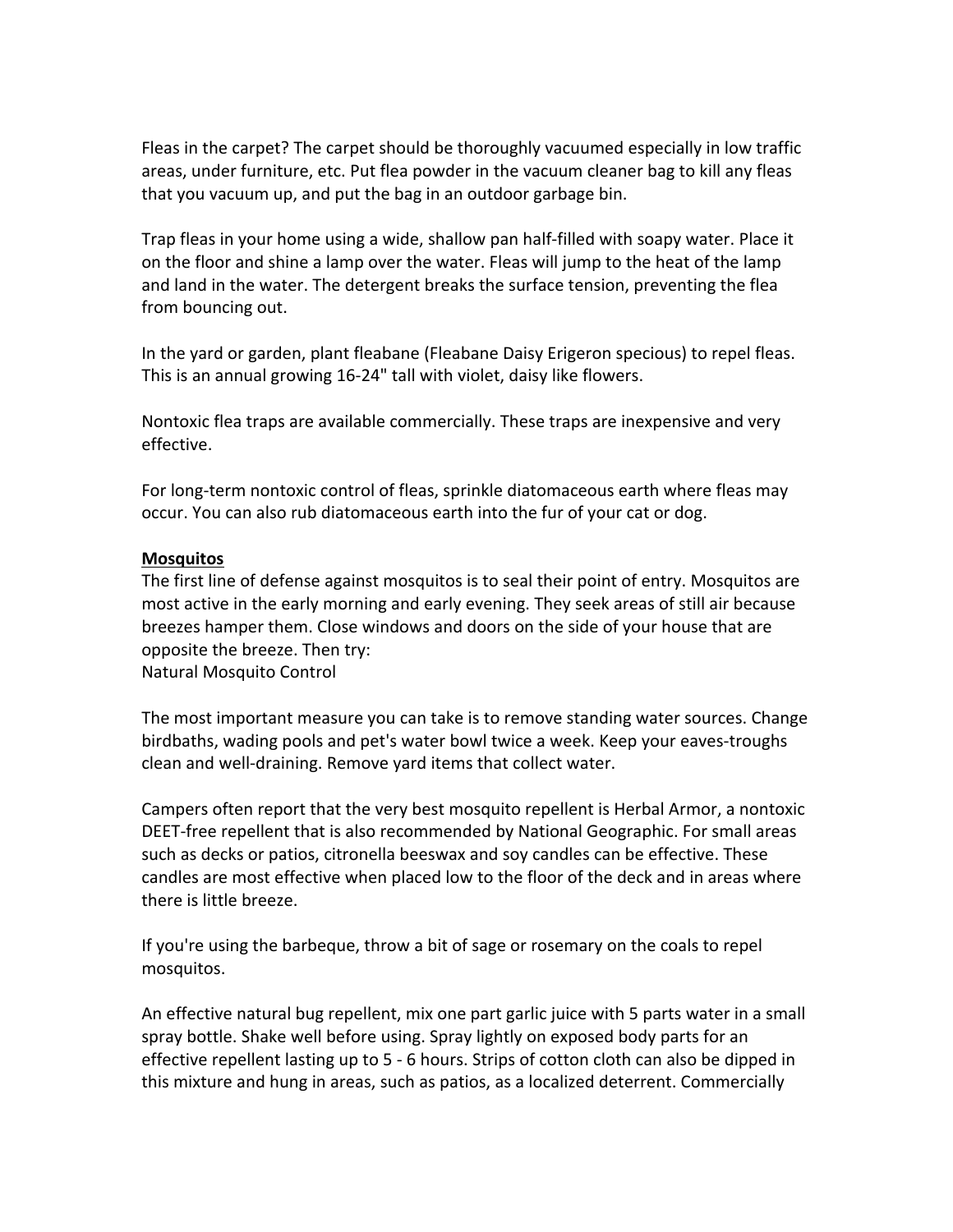available garlic based, all natural mosquito repellent and larvae killer will repel mosquitoes up to 4 weeks

Neem oil is a natural vegetable oil extracted from the Neem tree in India. The leaves, seeds and seed oil of the Neem tree contain sallanin, a compound which has effective mosquito repelling properties. Neem oil is a natural product and is safe to use.

Planting marigolds around your yard works as a natural bug repellent because the flowers give off a fragrance bugs and flying insects do not like.

Safe, nontoxic pheromone-based mosquito traps are now commercially available.

For outdoor mosquito control, bat houses are effective. Some bat species can eat 500 -1000 mosquitoes each per might.

For broad application outdoor mosquito control, electric mosquito traps are commercially available. These traps do not use chemicals or propane gas.

#### *Thai lemon grass*

(Cymbopogon citratus) is a natural and effective mosquito repellent. It contains the natural oil, citronella, which is safe and effective; in fact, lemon grass citronella is considered more effective than true citronella as an insect repellent.

You can buy Thai lemon grass at garden centers and supermarkets, and it grows readily into a clump about 15" across and about 2ft tall. To use as a mosquito repellent, break a stalk off from the clump, peel off the outer leaves, until you find the scallion-like stem at the base. Bend the stem between your fingers, loosening it, and then rub it vigorously between your palms - it will soon become a pulpy, juicy mass. Rub this over all exposed skin, covering thoroughly at least once. You can also make a tincture using alcohol, for spray applications.

Plantings around the patio will also help repel mosquitoes.

#### **Flies**

Use mint as a fly repellent. Small sachets of crushed mint can be placed around the home to discourage flies.

Bay leaves, cloves and eucalyptus wrapped in small cheesecloth squares can be hung by open windows or doors.

#### Non-toxic fly control

Place a small, open container of sweet basil and clover near pet food or any open food in the house.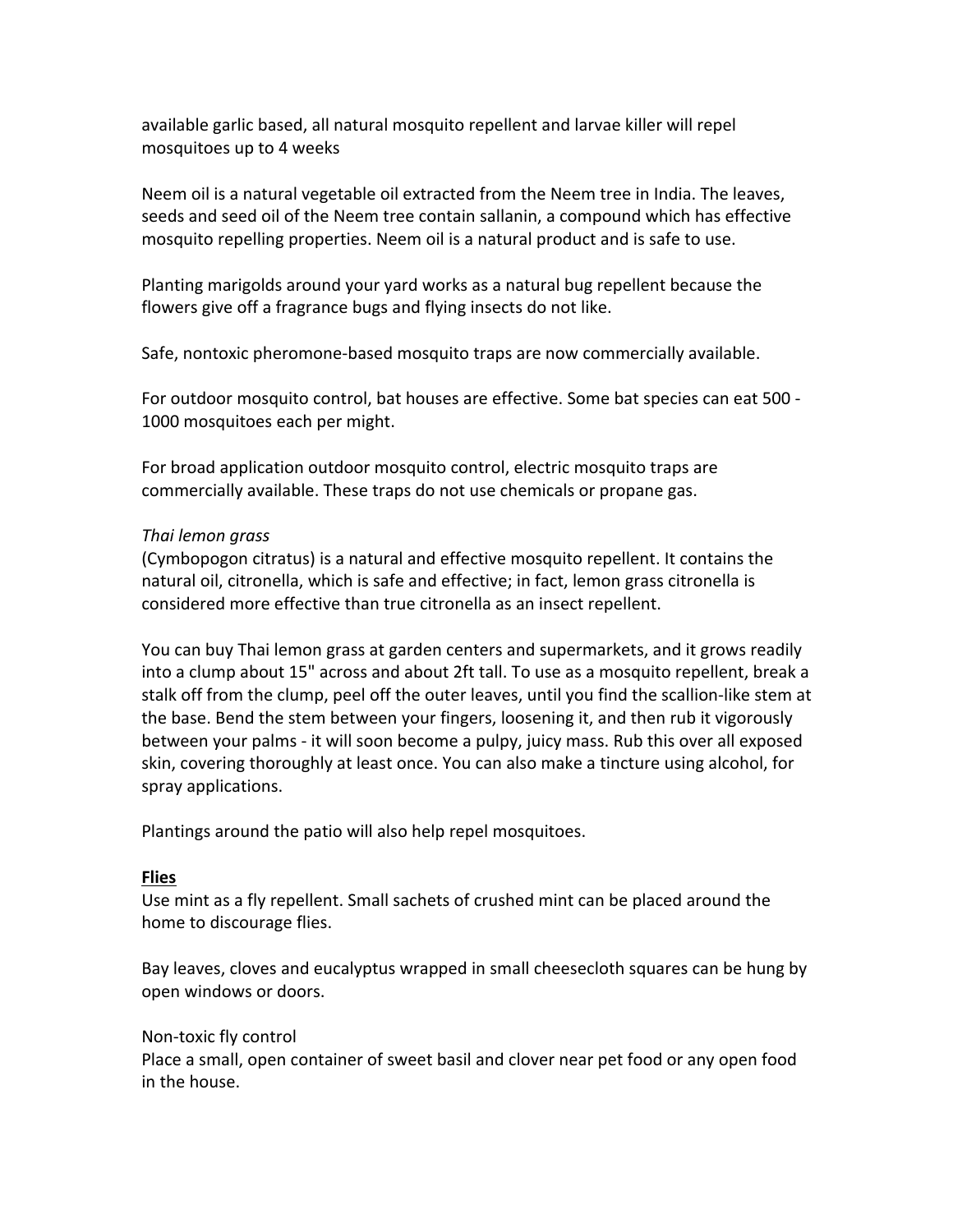A few drops of eucalyptus oil on a scrap of absorbent cloth will deter flies. Leave in areas where flies are a problem.

You can make your own flypaper with this simple recipe: Mix 1/4 cup syrup, 1 tbsp. granulated sugar and 1 tbsp. brown sugar in a small bowl. Cut strips of brown Kraft paper and soak in this mixture. Let dry overnight. To hang, poke a small hole at the top of each strip and hang with string or thread.

#### **Bed Bugs**

The best defense against bed bugs is prevention, and this is easily achieved in rooms, which have not yet been infected. If there is presence of bed bugs in a room, then a thorough cleaning and vacuuming is required, followed by preventive measures. Frequent travellers should be especially alert to early signs of bed bugs in the home.

The first step in controlling bed bugs is to determine if there are bed bugs present in your home or hotel room. Non-toxic bed bug traps use heat, CO2, and a pheromone lure to attract bed bugs to a sticky glue surface. These traps are safe for air travel and can go in your luggage or carry-on bags.

The best preventive measure against bed bugs is to apply non-toxic diatomaceous earth in the vicinity of bed bug activity. Be sure to use food-grade diatomaceous earth. Do not use pool-grade diatomaceous earth.

Wash all bedding in hot water (120 degrees Fahrenheit or hotter). This will kill any bedbugs in the bedding.

If you are sleeping in rooms where you suspect bed bug activity, non-toxic bed bug spray can be applied which kills bed bugs and their eggs on contact. It also acts to prevent bed bug activity for up to two weeks. This spray can be applied to mattresses, furniture, luggage and clothing.

If there is a bed bug infestation, a thorough cleaning and vacuuming of the room is necessary. The most likely hiding places for bed bugs will be small cracks and crevices closest to where you sleep. The mattress and box spring should be lifted from the frame, and after vacuuming, sprinkle diatomaceous earth along the edges of the frame which holds the box spring. Personal items such as stuffed animals, blankets, etc. should be vacuumed and placed in plastic bags for several weeks.

## **Moths**

Cedar chips in a cheesecloth square, or cedar oil in an absorbent cloth will repel moths. The cedar should be 'aromatic cedar', also referred to as juniper in some areas.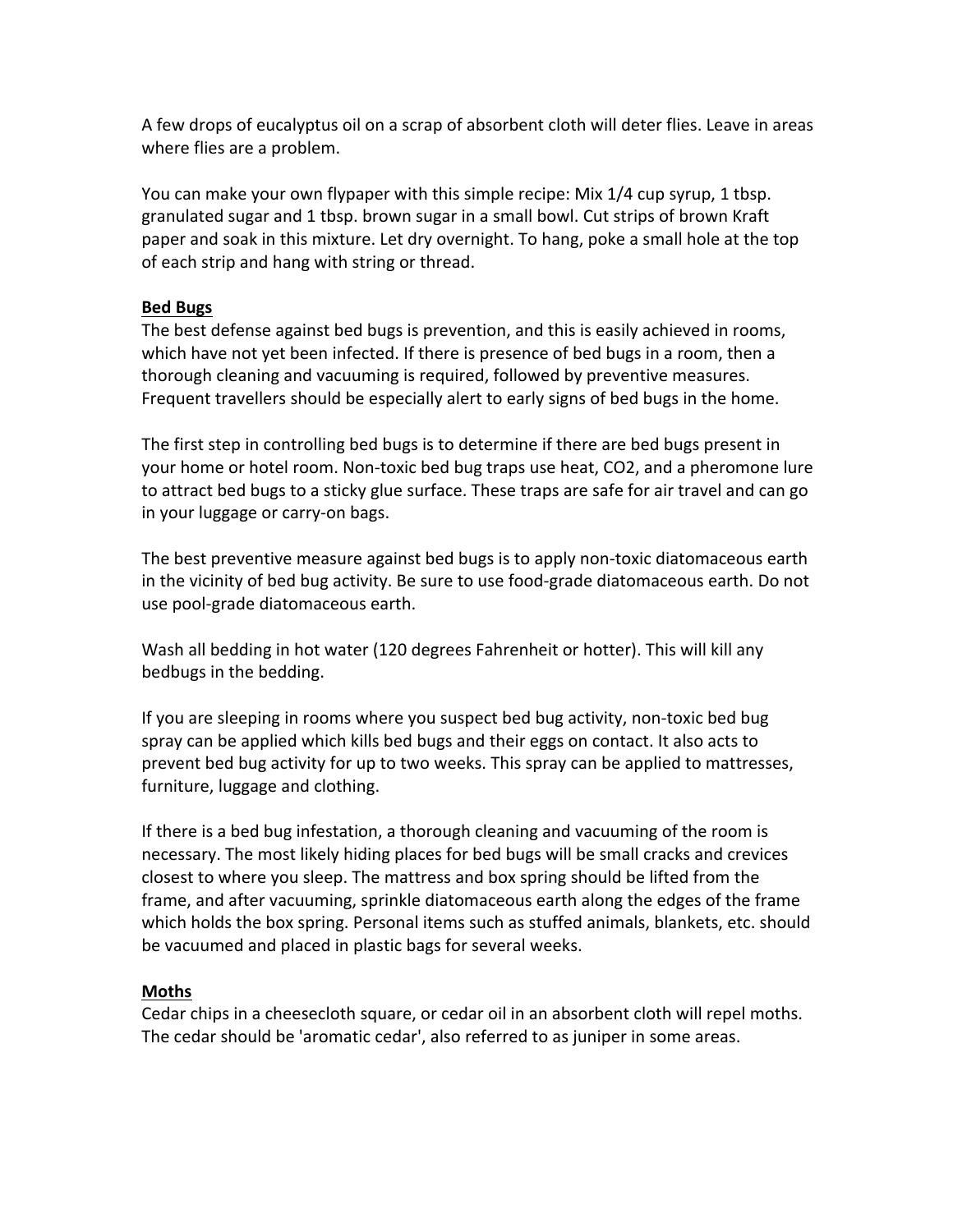Homemade moth-repelling sachets can also be made using any of the following: bay leaves, cinnamon sticks, cloves, eucalyptus leaves, lavender, peppercorns or wormwood.

Dried lemon peels are also a natural moth deterrent - simply toss into clothes chest, or tie in cheesecloth and hang in the closet.

#### **Earwigs**

Diatomaceous earth is a safe and effective way to control earwigs in the home. One application in key spots (bathroom, baseboards, window frames) can be a long-term repellent.

To trap earwigs, spray a newspaper lightly with water, roll it up loosely and secure with a string or rubber band. Place on the ground near earwig activity. The next morning pick up and discard the paper in a sealed container.

Another method to trap earwigs is to take a shallow, straight-sided container and fill it half full with vegetable oil. Clean the trap daily; the oil can be re-used.

## **Silverfish**

Silverfish prefer damp, warm conditions such as those found around kitchen and bathroom plumbing. Start by vacuuming the area to remove food particles and insect eggs. Silverfish can be easily trapped in small glass containers. Wrap the outside with tape so they can climb up and fall in. They will be trapped inside because they cannot climb smooth surfaces. Drown them in soapy water. The best preventive control is to remedy the damp conditions.

## **Rodents**

First, secure any open food sources, especially the compost bin. Sealed compost bins, such as compost tumblers, are recommended if you have rodents in your garden. As a deterrent, soak a rag or cotton balls in oil of peppermint (found at most health food stores), and place in areas of rodent activity. Place under an eve or under a cover that will keep the rain from diluting the peppermint. Rodents are allergic to peppermint and will avoid it. This method is also effective at deterring rabbits.

# Garden & Outside Pest Remedies

## **Soft-bodied insects (mites, aphids, mealy bugs)**

Mix one tablespoon canola oil and a few drops of Ivory soap into a quart of water. Shake well and pour into a spray bottle. Spray plants from above down, and from below up to get the underside of the leaves. The oil smothers the insects.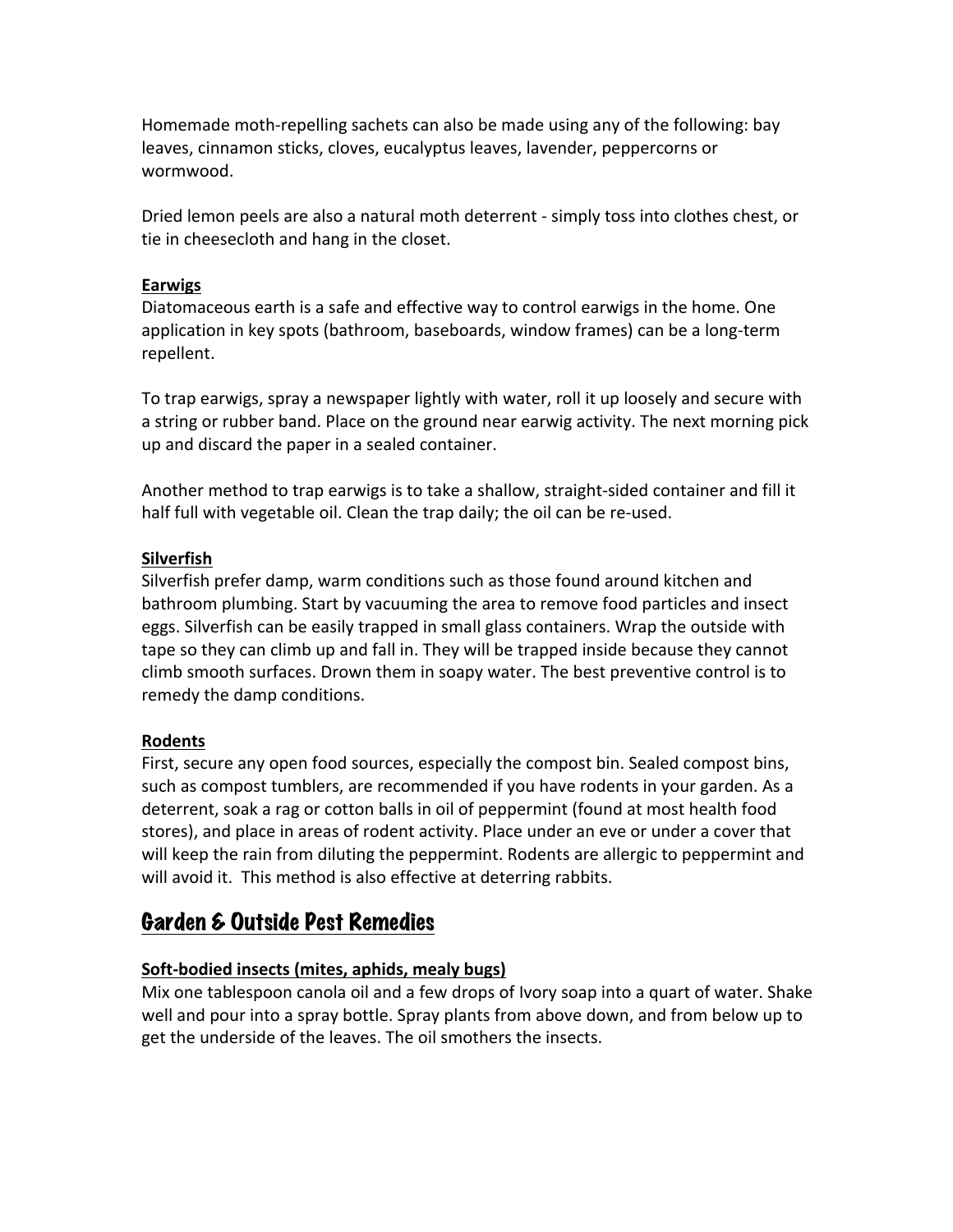# **Grubs**

For lawn or garden grubs, there is a natural remedy called milky spore. The granules are spread on the soil and cause the grubs to contract a disease that kills them. This natural control affects only the grubs, leaving the beneficial organisms unharmed. Milky spore multiplies over time and will sit inactive, waiting for grubs to infect. One treatment is said to last 40 years. The grubs are actually the larvae of Japanese beetles. So, when you kill the grubs you kill the beetle.

# **Mites and other insects**

Mix two tablespoons of hot pepper sauce or cayenne pepper with a few drops of Ivory soap into a quart of water. Let stand overnight, then stir and pour into a spray bottle and apply as above. Shake container frequently during application.

# Earwigs, slugs, and other soft-bodied garden pests

Sprinkle diatomaceous earth over plants and around edges of garden beds. The diatoms particles are very small and sharp – but only harmful to the small exoskeletons of insects, slugs and snails. Insects cannot become immune to its action, as it is a mechanical killer – not a chemical one.

# **Fungal diseases**

Mix two tablespoons of baking soda into a quart of water. Pour into a spray container and spray affected areas. Repeat this process every few days until problem ceases.

## **Powdery mildew**

Mix equal parts milk and water and spray on infected plants. Three treatments a week apart should control the disease.

# **Insects and fungal diseases**

Combine one tablespoon of cooking oil, two tablespoons of baking soda and a few drops of Ivory soap into a quart of water. Pour into a spray container and apply as above.

## **Insects on fruit trees**

Lime sulfur and dormant oil, available at nurseries and garden centers, can be sprayed on the trunk and branches of dormant fruit trees. This concoction will suffocate insect egg cases. Because the oily spray is heavy compared to the other water-based sprays, you'll need a pump sprayer. These are fairly inexpensive, and are available to rent from some nurseries. Only use this method while the tree is dormant, however, or it can kill the tree.

Commercial dormant oils may contain petroleum oil or kerosene. A less toxic method is to make your own. Mix 1-cup vegetable oil and 2 tbsp liquid soap in one-gallon (4 liters) water. Mix the soap and oil first, then add the water. Shake often during use.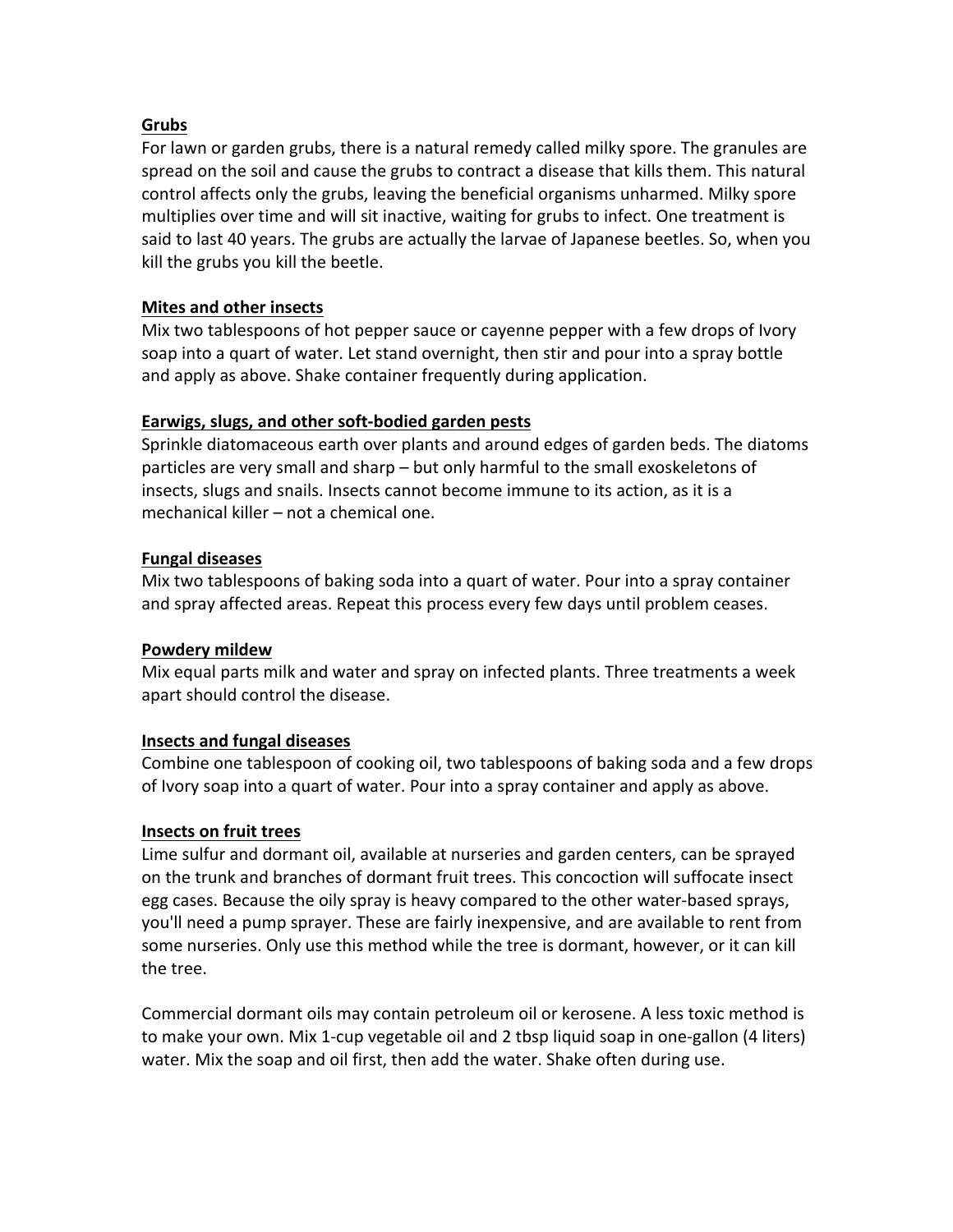Caution: Sprays that kill harmful insects will also kill beneficial insects. Use these homemade remedies selectively, only spraying the infected plants. Apply them early in the morning or just before dark. Re-apply after a rain. Wear protective clothing when spraying insecticides.

# Traps and Barriers

# **Yellow Flypaper**

Old-fashioned flypaper is very effective in the garden for aphids and whiteflies. In fact, any board or heavy paper painted yellow and coated with a sticky substance such as tanglefoot (available at garden centers) will do the job.

# **Apple Maggot Traps**

The apple maggot is the most destructive pest of apples grown in home orchards. This insect is a type of fly that pierces the skin of ripening fruit and lays eggs. In  $5 - 10$  days, the eggs hatch a maggot that burrows through the fruit. These pests can be managed by using sticky red sphere traps. Hang one trap for every 100 apples in a tree. Click for more information, or to buy apple maggot traps.

# **Pheromones**

These biological mating scents attract insects to a trap that is coated with a sticky substance. Pheromone traps are effective, but remember they are "attracting" the insects - be sure to position them on your garden perimeter or you'll attract outside pests into your garden! Available at larger garden centers, usually in the \$5 - \$15 range.

## **Floating Row Covers**

Floating row covers consist of lightweight opaque material that is draped over the garden bed. Sunlight and water go through, but insects and birds are kept out. The material is so light that the growing plants simply push it up as they grow - like Jiffy Pop popcorn. The edges of the row cover need to be anchored with rocks or boards or the wind will lift it. The material is "spun" which resists tearing, but usually begins to break down after a few years. Row cover material comes in rolls so you can make a continuous cover no matter how long the garden bed.

Row covers are great for protecting seedlings. They are even more useful throughout the growing season when placed over vegetables such as carrots, beets, broccoli, Swiss chard and spinach because it makes an effective barrier against flying insects looking for these plants to lay their eggs on.

## **Cloche**

The cloche is like a miniature greenhouse for your seedbeds and young plants, and acts as a barrier against pests. Unlike the floating row cover, however, the cloche has to be opened on hot days and for watering, and this presents an opportunity for pests to find the plants. But because the cloche helps seedlings and young plants get well